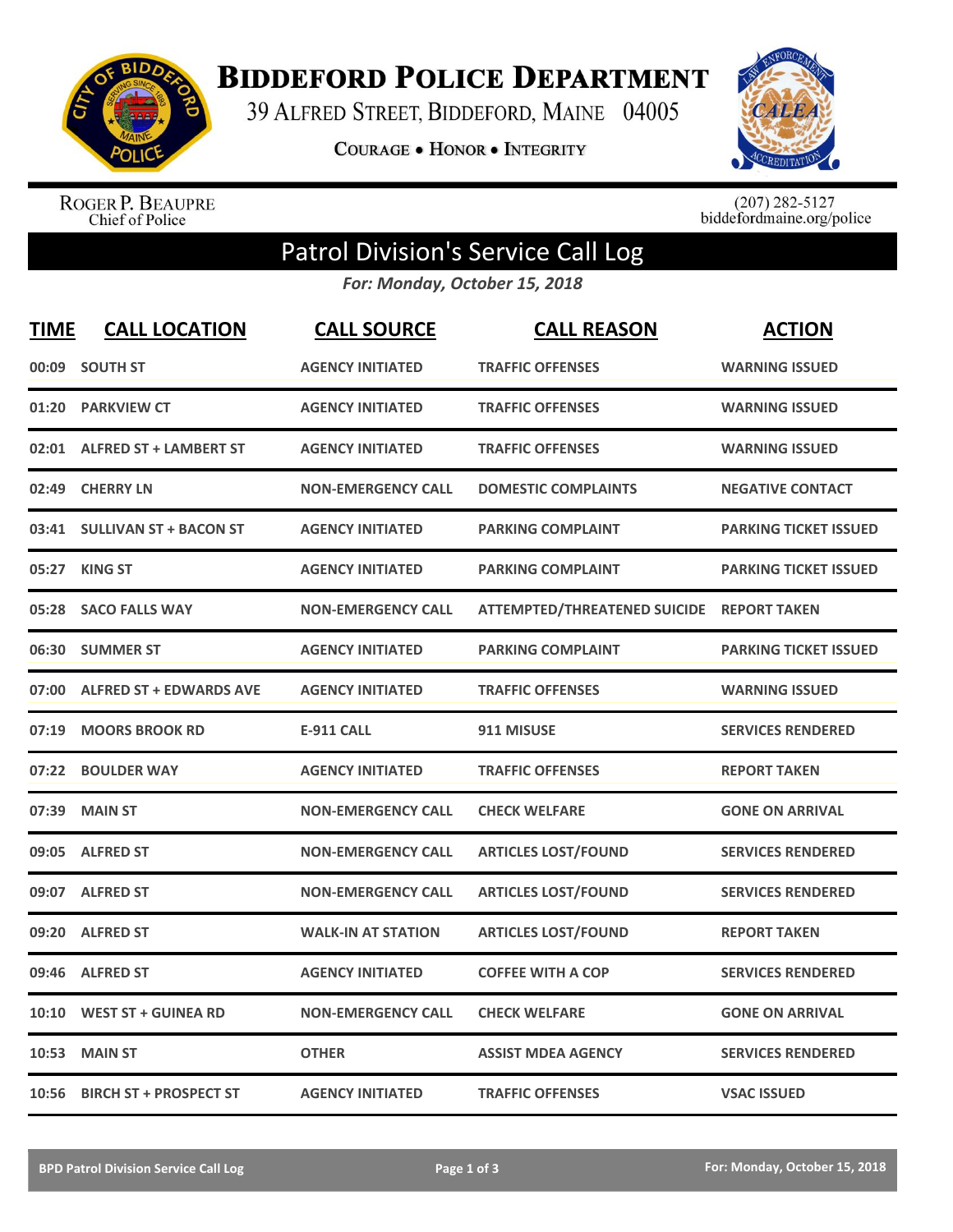| <b>TIME</b> | <b>CALL LOCATION</b>       | <b>CALL SOURCE</b>        | <b>CALL REASON</b>                  | <b>ACTION</b>                |
|-------------|----------------------------|---------------------------|-------------------------------------|------------------------------|
|             | 12:26 ALFRED ST            | <b>WALK-IN AT STATION</b> | <b>COURT ORDERED CHECK IN</b>       | <b>SERVICES RENDERED</b>     |
|             | 12:27 PRECOURT ST + ELM ST | <b>NON-EMERGENCY CALL</b> | <b>ARTICLES LOST/FOUND</b>          | <b>SERVICES RENDERED</b>     |
|             | 12:51 ELM ST + UNION ST    | <b>NON-EMERGENCY CALL</b> | <b>CODES ENFORCEMENT</b>            | <b>REFERRED OTHER AGENCY</b> |
|             | <b>13:08 GREEN ST</b>      | <b>AGENCY INITIATED</b>   | <b>PAPERWORK</b>                    | <b>NEGATIVE CONTACT</b>      |
|             | 13:14 FOSS ST              | <b>NON-EMERGENCY CALL</b> | <b>BURGLARY</b>                     | <b>SERVICES RENDERED</b>     |
|             | 13:21 MT VERNON ST         | <b>NON-EMERGENCY CALL</b> | <b>CHECK WELFARE</b>                | <b>SERVICES RENDERED</b>     |
|             | 13:36 ALFRED ST            | <b>WALK-IN AT STATION</b> | <b>THEFT</b>                        | <b>REPORT TAKEN</b>          |
|             | 13:41 ELM ST               | <b>E-911 CALL</b>         | 911 MISUSE                          | <b>SERVICES RENDERED</b>     |
|             | 14:02 BACON ST             | <b>AGENCY INITIATED</b>   | <b>PAPERWORK</b>                    | <b>PAPERWORK SERVED</b>      |
|             | 14:31 ELM ST               | E-911 CALL                | <b>DOMESTIC COMPLAINTS</b>          | <b>REPORT TAKEN</b>          |
|             | 14:35 MAIN ST              | <b>NON-EMERGENCY CALL</b> | <b>TRESPASSING</b>                  | <b>WARNING ISSUED</b>        |
|             | 15:15 ALFRED ST            | <b>E-911 CALL</b>         | 911 MISUSE                          | <b>NO ACTION REQUIRED</b>    |
|             | 15:32 ALFRED ST            | <b>AGENCY INITIATED</b>   | <b>COURT ORDERED CHECK IN</b>       | <b>SERVICES RENDERED</b>     |
|             | 15:35 SPRUCE ST            | <b>NON-EMERGENCY CALL</b> | <b>THEFT</b>                        | <b>REPORT TAKEN</b>          |
|             | 15:46 ALFRED ST            | <b>NON-EMERGENCY CALL</b> | <b>COURT ORDERED CHECK IN</b>       | <b>NO ACTION REQUIRED</b>    |
|             | 16:42 ALFRED ST            | <b>NON-EMERGENCY CALL</b> | <b>TRESPASSING</b>                  | <b>FIELD INTERVIEW</b>       |
|             | 17:02 STATE ST             | <b>E-911 CALL</b>         | <b>CRIMINAL MISCHIEF</b>            | <b>REPORT TAKEN</b>          |
|             | 17:17 WEST ST              | <b>E-911 CALL</b>         | <b>TRESPASSING</b>                  | <b>REPORT TAKEN</b>          |
|             | 18:17 GREEN ST             | <b>AGENCY INITIATED</b>   | <b>PAPERWORK</b>                    | <b>PAPERWORK SERVED</b>      |
|             | 18:31 CLIFFORD ST          | <b>AGENCY INITIATED</b>   | <b>PROTECTION FROM ABUSE SERVIC</b> | <b>PAPERWORK SERVED</b>      |
|             | 18:37 ALFRED ST            | <b>NON-EMERGENCY CALL</b> | <b>ASSIST PD AGENCY</b>             | <b>SERVICES RENDERED</b>     |
|             | 18:48 POOL ST              | <b>AGENCY INITIATED</b>   | <b>PAPERWORK</b>                    | <b>PAPERWORK SERVED</b>      |
|             | <b>19:22 MAIN ST</b>       | <b>WALK-IN AT STATION</b> | <b>JUVENILE OFFENSES</b>            | <b>REPORT TAKEN</b>          |
|             | 19:52 BOULDER WAY          | <b>NON-EMERGENCY CALL</b> | <b>DOMESTIC COMPLAINTS</b>          | <b>NEGATIVE CONTACT</b>      |
|             | 21:21 WEST ST              | <b>NON-EMERGENCY CALL</b> | <b>ANIMAL COMPLAINT</b>             | <b>SERVICES RENDERED</b>     |
|             | 21:58 STATE ST             | <b>E-911 CALL</b>         | <b>PAPERWORK</b>                    | <b>GONE ON ARRIVAL</b>       |